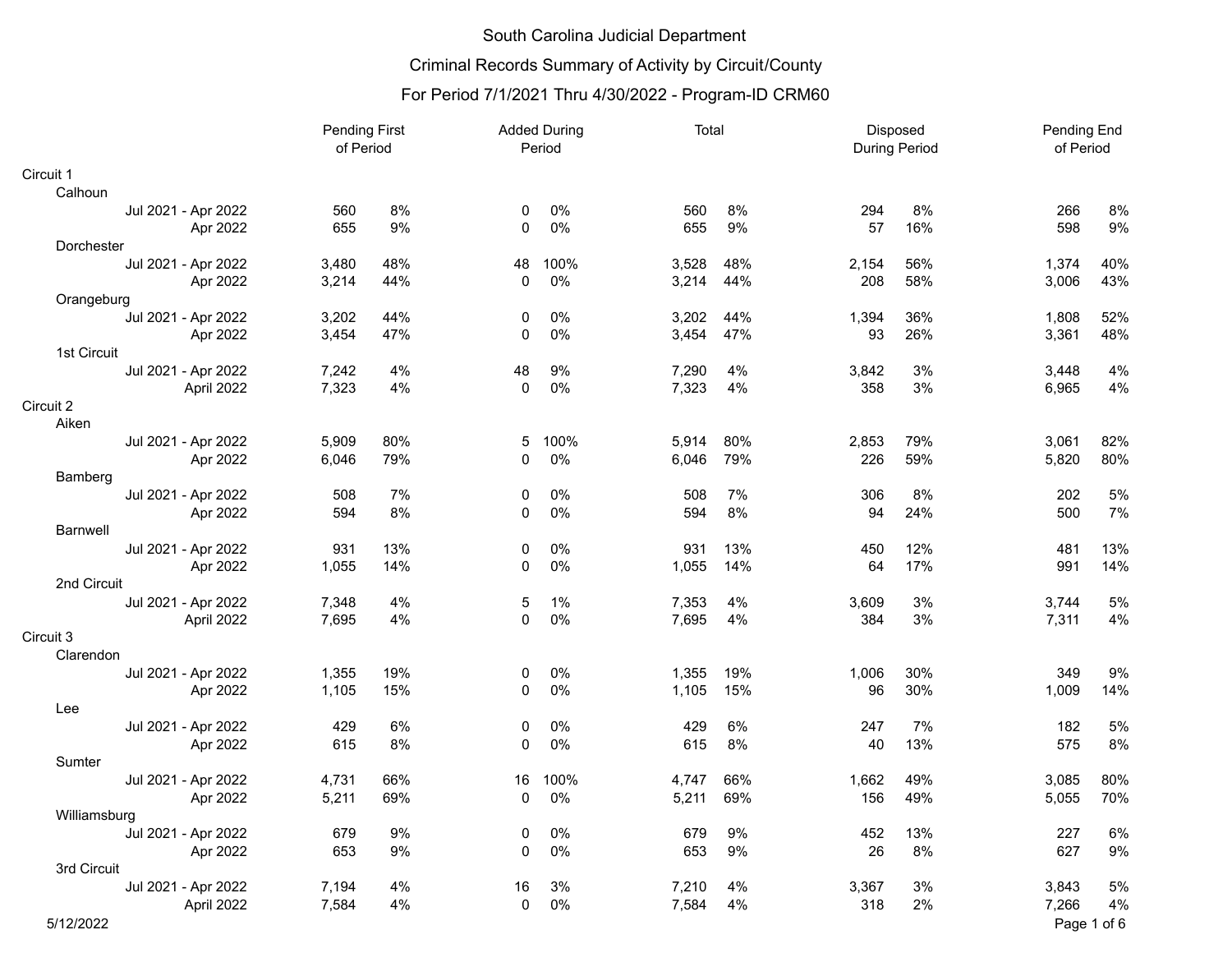## Criminal Records Summary of Activity by Circuit/County

|                     | <b>Pending First</b><br>of Period |     | <b>Added During</b><br>Period |     | Total  |     | Disposed<br><b>During Period</b> |     | Pending End<br>of Period |      |
|---------------------|-----------------------------------|-----|-------------------------------|-----|--------|-----|----------------------------------|-----|--------------------------|------|
| Circuit 4           |                                   |     |                               |     |        |     |                                  |     |                          |      |
| Chesterfield        |                                   |     |                               |     |        |     |                                  |     |                          |      |
| Jul 2021 - Apr 2022 | 2,761                             | 31% | 0                             | 0%  | 2,761  | 31% | 1,070                            | 22% | 1,691                    | 43%  |
| Apr 2022            | 3,120                             | 36% | 0                             | 0%  | 3,120  | 36% | 107                              | 24% | 3,013                    | 36%  |
| Darlington          |                                   |     |                               |     |        |     |                                  |     |                          |      |
| Jul 2021 - Apr 2022 | 3,747                             | 42% | 0                             | 0%  | 3,747  | 42% | 2,056                            | 42% | 1,691                    | 43%  |
| Apr 2022            | 3,337                             | 38% | 0                             | 0%  | 3,337  | 38% | 168                              | 38% | 3,169                    | 38%  |
| Dillon              |                                   |     |                               |     |        |     |                                  |     |                          |      |
| Jul 2021 - Apr 2022 | 1,226                             | 14% | $\overline{7}$                | 88% | 1,233  | 14% | 1,158                            | 24% | 75                       | 2%   |
| Apr 2022            | 1,236                             | 14% | 0                             | 0%  | 1,236  | 14% | 121                              | 28% | 1,115                    | 13%  |
| Marlboro            |                                   |     |                               |     |        |     |                                  |     |                          |      |
| Jul 2021 - Apr 2022 | 1,092                             | 12% | 1                             | 13% | 1,093  | 12% | 577                              | 12% | 516                      | 13%  |
| Apr 2022            | 1,072                             | 12% | 0                             | 0%  | 1,072  | 12% | 42                               | 10% | 1,030                    | 12%  |
| 4th circuit         |                                   |     |                               |     |        |     |                                  |     |                          |      |
| Jul 2021 - Apr 2022 | 8,826                             | 5%  | 8                             | 2%  | 8,834  | 5%  | 4,861                            | 4%  | 3,973                    | 5%   |
| April 2022          | 8,765                             | 5%  | 0                             | 0%  | 8,765  | 5%  | 438                              | 3%  | 8,327                    | 5%   |
| Circuit 5           |                                   |     |                               |     |        |     |                                  |     |                          |      |
| Kershaw             |                                   |     |                               |     |        |     |                                  |     |                          |      |
| Jul 2021 - Apr 2022 | 3,879                             | 19% | 35                            | 97% | 3,914  | 19% | 1,035                            | 11% | 2,879                    | 25%  |
| Apr 2022            | 4,209                             | 21% | $\mathbf{0}$                  | 0%  | 4,209  | 21% | 56                               | 5%  | 4,153                    | 21%  |
| Richland            |                                   |     |                               |     |        |     |                                  |     |                          |      |
| Jul 2021 - Apr 2022 | 16,573                            | 81% | 1                             | 3%  | 16,574 | 81% | 8,003                            | 89% | 8,571                    | 75%  |
| Apr 2022            | 16,236                            | 79% | 0                             | 0%  | 16,236 | 79% | 973                              | 95% | 15,263                   | 79%  |
| 5th circuit         |                                   |     |                               |     |        |     |                                  |     |                          |      |
| Jul 2021 - Apr 2022 | 20,452                            | 11% | 36                            | 7%  | 20,488 | 11% | 9,038                            | 8%  | 11,450                   | 14%  |
| April 2022          | 20,445                            | 11% | 0                             | 0%  | 20,445 | 11% | 1,029                            | 8%  | 19,416                   | 11%  |
| Circuit 6           |                                   |     |                               |     |        |     |                                  |     |                          |      |
| Chester             |                                   |     |                               |     |        |     |                                  |     |                          |      |
| Jul 2021 - Apr 2022 | 1,621                             | 21% | 2                             | 40% | 1,623  | 21% | 797                              | 22% | 826                      | 20%  |
| Apr 2022            | 1,557                             | 19% | 0                             | 0%  | 1,557  | 19% | 66                               | 11% | 1,491                    | 20%  |
| Fairfield           |                                   |     |                               |     |        |     |                                  |     |                          |      |
| Jul 2021 - Apr 2022 | 621                               | 8%  | 0                             | 0%  | 621    | 8%  | 578                              | 16% | 43                       | 1%   |
| Apr 2022            | 670                               | 8%  | 0                             | 0%  | 670    | 8%  | 66                               | 11% | 604                      | $8%$ |
| Lancaster           |                                   |     |                               |     |        |     |                                  |     |                          |      |
| Jul 2021 - Apr 2022 | 5,605                             | 71% | 3                             | 60% | 5,608  | 71% | 2,331                            | 63% | 3,277                    | 79%  |
| Apr 2022            | 5,808                             | 72% | 0                             | 0%  | 5,808  | 72% | 446                              | 77% | 5,362                    | 72%  |
| 6th circuit         |                                   |     |                               |     |        |     |                                  |     |                          |      |
| Jul 2021 - Apr 2022 | 7,847                             | 4%  | 5                             | 1%  | 7,852  | 4%  | 3,706                            | 3%  | 4,146                    | 5%   |
| April 2022          | 8,035                             | 4%  | 0                             | 0%  | 8,035  | 4%  | 578                              | 5%  | 7,457                    | 4%   |
| Circuit 7           |                                   |     |                               |     |        |     |                                  |     |                          |      |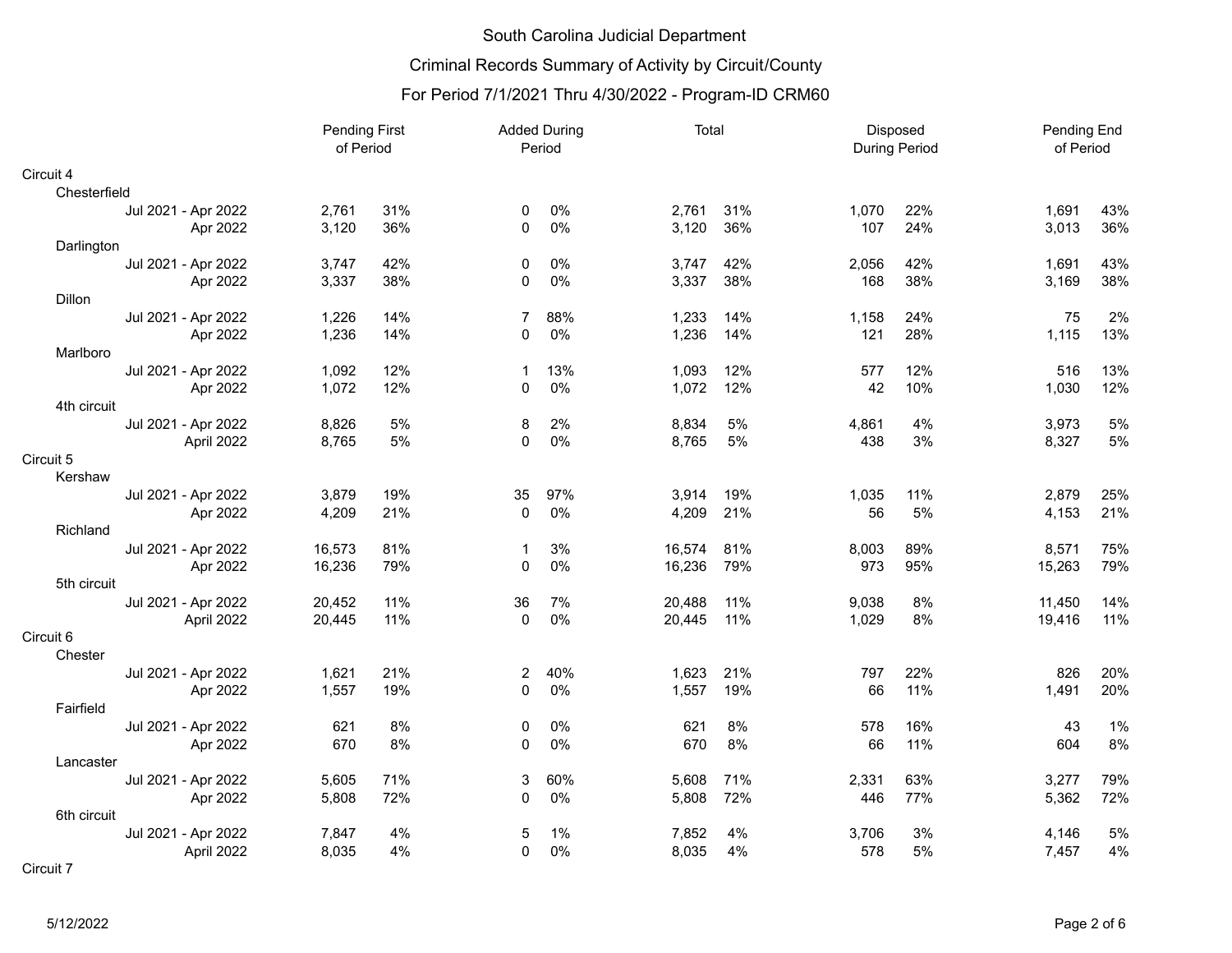# Criminal Records Summary of Activity by Circuit/County

|                     | <b>Pending First</b><br>of Period |     | <b>Added During</b><br>Period |      | Total  |     | Disposed<br><b>During Period</b> |     | Pending End<br>of Period |       |
|---------------------|-----------------------------------|-----|-------------------------------|------|--------|-----|----------------------------------|-----|--------------------------|-------|
| Circuit 7           |                                   |     |                               |      |        |     |                                  |     |                          |       |
| Cherokee            |                                   |     |                               |      |        |     |                                  |     |                          |       |
| Jul 2021 - Apr 2022 | 2,653                             | 20% | 12                            | 14%  | 2,665  | 20% | 1,572                            | 19% | 1,093                    | 23%   |
| Apr 2022            | 2,790                             | 22% | $\mathbf{0}$                  | 0%   | 2,790  | 22% | 164                              | 22% | 2,626                    | 22%   |
| Spartanburg         |                                   |     |                               |      |        |     |                                  |     |                          |       |
| Jul 2021 - Apr 2022 | 10,373                            | 80% | 76                            | 86%  | 10,449 | 80% | 6,817                            | 81% | 3,632                    | 77%   |
| Apr 2022            | 9,828                             | 78% | 0                             | 0%   | 9,828  | 78% | 591                              | 78% | 9,237                    | 78%   |
| 7th circuit         |                                   |     |                               |      |        |     |                                  |     |                          |       |
| Jul 2021 - Apr 2022 | 13,026                            | 7%  | 88                            | 17%  | 13,114 | 7%  | 8,389                            | 7%  | 4,725                    | $6\%$ |
| April 2022          | 12,618                            | 7%  | $\Omega$                      | 0%   | 12,618 | 7%  | 755                              | 6%  | 11,863                   | 7%    |
| Circuit 8           |                                   |     |                               |      |        |     |                                  |     |                          |       |
| Abbeville           |                                   |     |                               |      |        |     |                                  |     |                          |       |
| Jul 2021 - Apr 2022 | 1,070                             | 8%  | 6                             | 100% | 1,076  | 8%  | 884                              | 12% | 192                      | 3%    |
| Apr 2022            | 901                               | 7%  | 0                             | 0%   | 901    | 7%  | 32                               | 4%  | 869                      | 7%    |
| Greenwood           |                                   |     |                               |      |        |     |                                  |     |                          |       |
| Jul 2021 - Apr 2022 | 5,864                             | 44% | 0                             | 0%   | 5,864  | 44% | 4,008                            | 54% | 1,856                    | 31%   |
| Apr 2022            | 5,178                             | 39% | $\mathbf 0$                   | 0%   | 5,178  | 39% | 456                              | 54% | 4,722                    | 38%   |
| Laurens             |                                   |     |                               |      |        |     |                                  |     |                          |       |
| Jul 2021 - Apr 2022 | 5,065                             | 38% | 0                             | 0%   | 5,065  | 38% | 1,417                            | 19% | 3,648                    | 60%   |
| Apr 2022            | 5,758                             | 43% | $\Omega$                      | 0%   | 5,758  | 43% | 136                              | 16% | 5,622                    | 45%   |
| Newberry            |                                   |     |                               |      |        |     |                                  |     |                          |       |
| Jul 2021 - Apr 2022 | 1,411                             | 11% | 0                             | 0%   | 1,411  | 11% | 1,047                            | 14% | 364                      | 6%    |
| Apr 2022            | 1,583                             | 12% | 0                             | 0%   | 1,583  | 12% | 216                              | 26% | 1,367                    | 11%   |
| 8th circuit         |                                   |     |                               |      |        |     |                                  |     |                          |       |
| Jul 2021 - Apr 2022 | 13,410                            | 7%  | 6                             | 1%   | 13,416 | 7%  | 7,356                            | 6%  | 6,060                    | $8\%$ |
| April 2022          | 13,420                            | 7%  | $\Omega$                      | 0%   | 13,420 | 7%  | 840                              | 7%  | 12,580                   | 7%    |
| Circuit 9           |                                   |     |                               |      |        |     |                                  |     |                          |       |
| Berkeley            |                                   |     |                               |      |        |     |                                  |     |                          |       |
| Jul 2021 - Apr 2022 | 8,927                             | 39% | 50                            | 63%  | 8,977  | 39% | 3,984                            | 37% | 4,993                    | 41%   |
| Apr 2022            | 8,258                             | 38% | $\Omega$                      | 0%   | 8,258  | 38% | 396                              | 34% | 7,862                    | 38%   |
| Charleston          |                                   |     |                               |      |        |     |                                  |     |                          |       |
| Jul 2021 - Apr 2022 | 14,212                            | 61% | 30                            | 38%  | 14,242 | 61% | 6,927                            | 63% | 7,315                    | 59%   |
| Apr 2022            | 13,543                            | 62% | $\mathbf 0$                   | 0%   | 13,543 | 62% | 773                              | 66% | 12,770                   | 62%   |
| 9th circuit         |                                   |     |                               |      |        |     |                                  |     |                          |       |
| Jul 2021 - Apr 2022 | 23,139                            | 12% | 80                            | 15%  | 23,219 | 12% | 10,911                           | 10% | 12,308                   | 16%   |
| April 2022          | 21,801                            | 12% | $\Omega$                      | 0%   | 21,801 | 12% | 1,169                            | 9%  | 20,632                   | 12%   |
| Circuit 10          |                                   |     |                               |      |        |     |                                  |     |                          |       |
| Anderson            |                                   |     |                               |      |        |     |                                  |     |                          |       |
| Jul 2021 - Apr 2022 | 6,280                             | 66% | 0                             | 0%   | 6,280  | 66% | 5,180                            | 68% | 1,100                    | 59%   |
| Apr 2022            | 4,727                             | 62% | 0                             | 0%   | 4,727  | 62% | 452                              | 63% | 4,275                    | 61%   |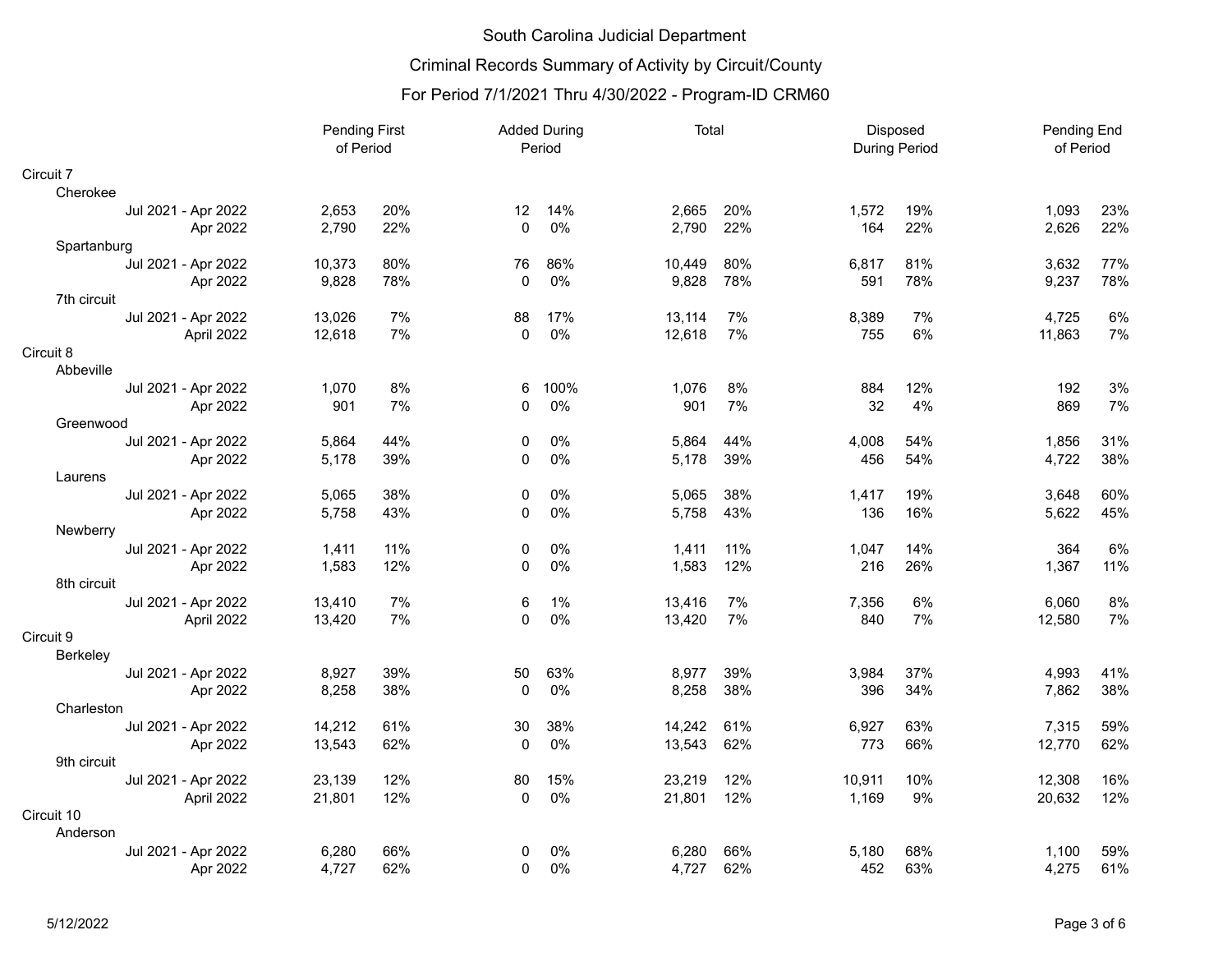## Criminal Records Summary of Activity by Circuit/County

|                     |            | <b>Pending First</b><br>of Period |     | <b>Added During</b><br>Period |      | Total  |     | Disposed<br><b>During Period</b> |     | Pending End<br>of Period |        |
|---------------------|------------|-----------------------------------|-----|-------------------------------|------|--------|-----|----------------------------------|-----|--------------------------|--------|
| Circuit 10          |            |                                   |     |                               |      |        |     |                                  |     |                          |        |
| Oconee              |            |                                   |     |                               |      |        |     |                                  |     |                          |        |
| Jul 2021 - Apr 2022 |            | 3,182                             | 34% | $\mathbf 1$                   | 100% | 3,183  | 34% | 2,410                            | 32% | 773                      | 41%    |
|                     | Apr 2022   | 2,942                             | 38% | $\Omega$                      | 0%   | 2,942  | 38% | 263                              | 37% | 2,679                    | 39%    |
| 10th circuit        |            |                                   |     |                               |      |        |     |                                  |     |                          |        |
| Jul 2021 - Apr 2022 |            | 9,462                             | 5%  | 1                             | 0%   | 9,463  | 5%  | 7,590                            | 7%  | 1,873                    | 2%     |
|                     | April 2022 | 7,669                             | 4%  | $\Omega$                      | 0%   | 7,669  | 4%  | 715                              | 6%  | 6,954                    | 4%     |
| Circuit 11          |            |                                   |     |                               |      |        |     |                                  |     |                          |        |
| Edgefield           |            |                                   |     |                               |      |        |     |                                  |     |                          |        |
| Jul 2021 - Apr 2022 |            | 481                               | 5%  | 3                             | 3%   | 484    | 5%  | 683                              | 9%  | $-199$                   | $-14%$ |
|                     | Apr 2022   | 510                               | 6%  | $\Omega$                      | 0%   | 510    | 6%  | 129                              | 12% | 381                      | 5%     |
| Lexington           |            |                                   |     |                               |      |        |     |                                  |     |                          |        |
| Jul 2021 - Apr 2022 |            | 8,222                             | 88% | 79                            | 92%  | 8,301  | 88% | 6,571                            | 82% | 1,730                    | 120%   |
|                     | Apr 2022   | 7,352                             | 85% | 20                            | 100% | 7,372  | 85% | 881                              | 83% | 6,491                    | 86%    |
| <b>McCormick</b>    |            |                                   |     |                               |      |        |     |                                  |     |                          |        |
| Jul 2021 - Apr 2022 |            | 383                               | 4%  | 0                             | 0%   | 383    | 4%  | 410                              | 5%  | $-27$                    | $-2%$  |
|                     | Apr 2022   | 362                               | 4%  | $\Omega$                      | 0%   | 362    | 4%  | 2                                | 0%  | 360                      | 5%     |
| Saluda              |            |                                   |     |                               |      |        |     |                                  |     |                          |        |
| Jul 2021 - Apr 2022 |            | 303                               | 3%  | 4                             | 5%   | 307    | 3%  | 364                              | 5%  | -57                      | $-4%$  |
|                     | Apr 2022   | 379                               | 4%  | $\mathbf{0}$                  | 0%   | 379    | 4%  | 54                               | 5%  | 325                      | 4%     |
| 11th circuit        |            |                                   |     |                               |      |        |     |                                  |     |                          |        |
| Jul 2021 - Apr 2022 |            | 9,389                             | 5%  | 86                            | 16%  | 9,475  | 5%  | 8,028                            | 7%  | 1,447                    | 2%     |
|                     | April 2022 | 8,603                             | 5%  | 20                            | 71%  | 8,623  | 5%  | 1,066                            | 8%  | 7,557                    | 4%     |
| Circuit 12          |            |                                   |     |                               |      |        |     |                                  |     |                          |        |
| Florence            |            |                                   |     |                               |      |        |     |                                  |     |                          |        |
| Jul 2021 - Apr 2022 |            | 7,108                             | 84% | 9                             | 43%  | 7,117  | 84% | 3,275                            | 86% | 3,842                    | 82%    |
|                     | Apr 2022   | 7,573                             | 84% | $\Omega$                      | 0%   | 7,573  | 84% | 747                              | 98% | 6,826                    | 83%    |
| Marion              |            |                                   |     |                               |      |        |     |                                  |     |                          |        |
| Jul 2021 - Apr 2022 |            | 1,366                             | 16% | 12                            | 57%  | 1,378  | 16% | 551                              | 14% | 827                      | 18%    |
|                     | Apr 2022   | 1,399                             | 16% | $\Omega$                      | 0%   | 1,399  | 16% | 19                               | 2%  | 1,380                    | 17%    |
| 12th circuit        |            |                                   |     |                               |      |        |     |                                  |     |                          |        |
| Jul 2021 - Apr 2022 |            | 8,474                             | 4%  | 21                            | 4%   | 8,495  | 4%  | 3,826                            | 3%  | 4,669                    | 6%     |
|                     | April 2022 | 8,972                             | 5%  | 0                             | 0%   | 8,972  | 5%  | 766                              | 6%  | 8,206                    | 5%     |
| Circuit 13          |            |                                   |     |                               |      |        |     |                                  |     |                          |        |
| Greenville          |            |                                   |     |                               |      |        |     |                                  |     |                          |        |
| Jul 2021 - Apr 2022 |            | 21,154                            | 80% | 55                            | 100% | 21,209 | 80% | 15,872                           | 82% | 5,337                    | 74%    |
|                     | Apr 2022   | 18,589                            | 77% | 0                             | 0%   | 18,589 | 77% | 1,415                            | 78% | 17,174                   | 77%    |
| Pickens             |            |                                   |     |                               |      |        |     |                                  |     |                          |        |
| Jul 2021 - Apr 2022 |            | 5,370                             | 20% | 0                             | 0%   | 5,370  | 20% | 3,488                            | 18% | 1,882                    | 26%    |
|                     | Apr 2022   | 5,528                             | 23% | 0                             | 0%   | 5,528  | 23% | 409                              | 22% | 5,119                    | 23%    |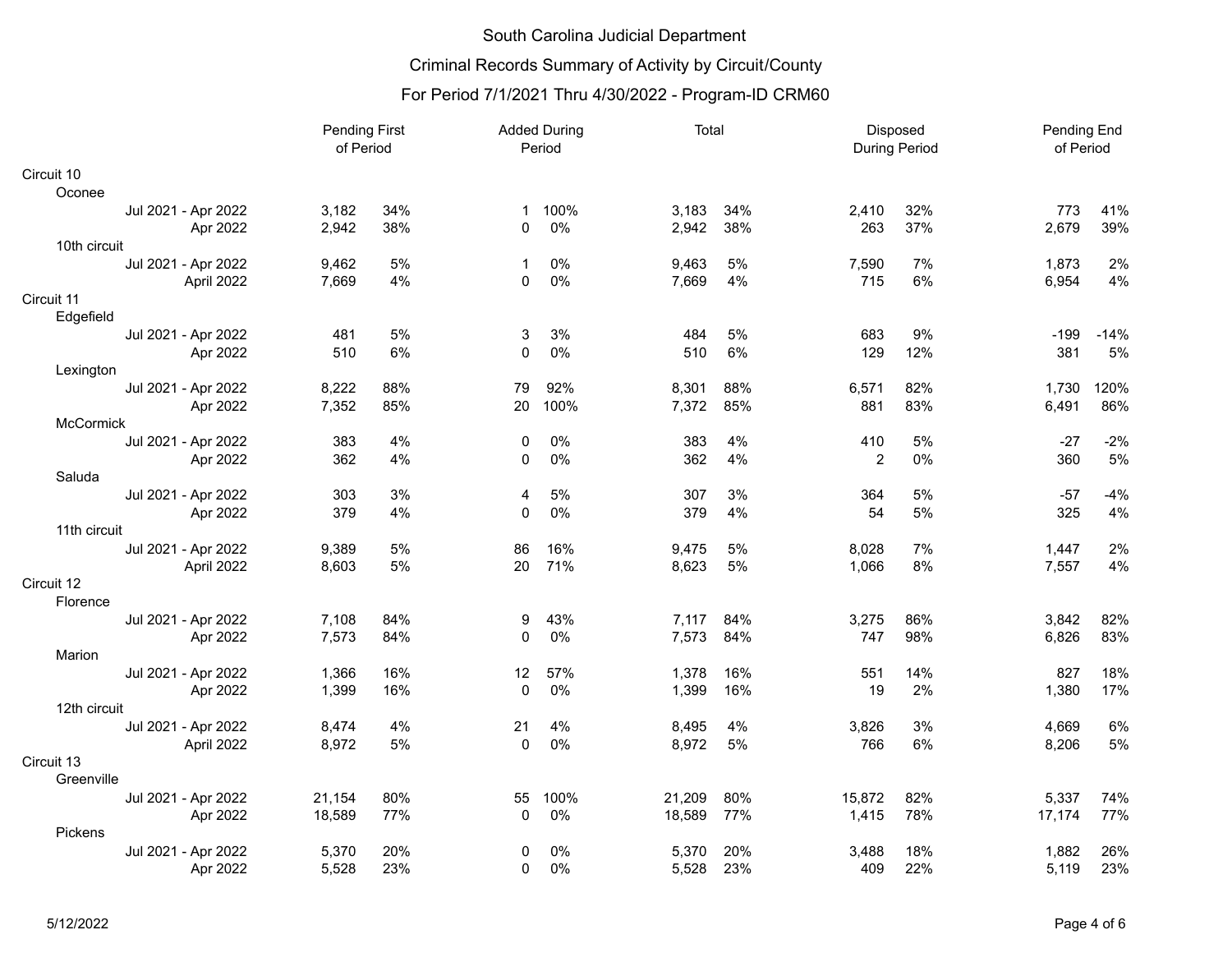# Criminal Records Summary of Activity by Circuit/County

|              | <b>Pending First</b><br>of Period |        | <b>Added During</b><br>Period |             | Total |        | Disposed<br><b>During Period</b> |        | Pending End<br>of Period |        |      |
|--------------|-----------------------------------|--------|-------------------------------|-------------|-------|--------|----------------------------------|--------|--------------------------|--------|------|
| Circuit 13   |                                   |        |                               |             |       |        |                                  |        |                          |        |      |
| 13th circuit |                                   |        |                               |             |       |        |                                  |        |                          |        |      |
|              | Jul 2021 - Apr 2022               | 26,524 | 14%                           | 55          | 10%   | 26,579 | 14%                              | 19,360 | 17%                      | 7,219  | 9%   |
|              | April 2022                        | 24,117 | 13%                           | $\Omega$    | 0%    | 24,117 | 13%                              | 1,824  | 14%                      | 22,293 | 13%  |
| Circuit 14   |                                   |        |                               |             |       |        |                                  |        |                          |        |      |
| Allendale    |                                   |        |                               |             |       |        |                                  |        |                          |        |      |
|              | Jul 2021 - Apr 2022               | 267    | 3%                            | 0           | 0%    | 267    | 3%                               | 105    | 4%                       | 162    | 3%   |
|              | Apr 2022                          | 336    | 3%                            | 0           | 0%    | 336    | 3%                               | 21     | 5%                       | 315    | $3%$ |
| Beaufort     |                                   |        |                               |             |       |        |                                  |        |                          |        |      |
|              | Jul 2021 - Apr 2022               | 4,387  | 51%                           | 12          | 60%   | 4,399  | 51%                              | 911    | 34%                      | 3,488  | 58%  |
|              | Apr 2022                          | 5,018  | 51%                           | $\pmb{0}$   | 0%    | 5,018  | 51%                              | 204    | 46%                      | 4,814  | 52%  |
| Colleton     |                                   |        |                               |             |       |        |                                  |        |                          |        |      |
|              | Jul 2021 - Apr 2022               | 2,257  | 26%                           | 8           | 40%   | 2,265  | 26%                              | 1,029  | 38%                      | 1,236  | 21%  |
|              | Apr 2022                          | 2,154  | 22%                           | 8           | 100%  | 2,162  | 22%                              | 118    | 26%                      | 2,044  | 22%  |
| Hampton      |                                   |        |                               |             |       |        |                                  |        |                          |        |      |
|              | Jul 2021 - Apr 2022               | 680    | 8%                            | 0           | $0\%$ | 680    | 8%                               | 260    | 10%                      | 420    | 7%   |
|              | Apr 2022                          | 895    | 9%                            | 0           | 0%    | 895    | 9%                               | 40     | 9%                       | 855    | 9%   |
| Jasper       |                                   |        |                               |             |       |        |                                  |        |                          |        |      |
|              | Jul 2021 - Apr 2022               | 1,077  | 12%                           | 0           | 0%    | 1,077  | 12%                              | 386    | 14%                      | 691    | 12%  |
|              | Apr 2022                          | 1,357  | 14%                           | $\Omega$    | 0%    | 1,357  | 14%                              | 64     | 14%                      | 1,293  | 14%  |
| 14th circuit |                                   |        |                               |             |       |        |                                  |        |                          |        |      |
|              | Jul 2021 - Apr 2022               | 8,668  | 4%                            | 20          | 4%    | 8,688  | 4%                               | 2,691  | 2%                       | 5,997  | 8%   |
|              | April 2022                        | 9,760  | 5%                            | 8           | 29%   | 9,768  | 5%                               | 447    | 3%                       | 9,321  | 5%   |
| Circuit 15   |                                   |        |                               |             |       |        |                                  |        |                          |        |      |
| Georgetown   |                                   |        |                               |             |       |        |                                  |        |                          |        |      |
|              | Jul 2021 - Apr 2022               | 1,746  | 15%                           | 0           | 0%    | 1,746  | 15%                              | 1,285  | 13%                      | 461    | 21%  |
|              | Apr 2022                          | 1,488  | 14%                           | 0           | 0%    | 1,488  | 14%                              | 137    | 13%                      | 1,351  | 14%  |
| Horry        |                                   |        |                               |             |       |        |                                  |        |                          |        |      |
|              | Jul 2021 - Apr 2022               | 10,076 | 85%                           | 44          | 100%  | 10,120 | 85%                              | 8,401  | 87%                      | 1,719  | 79%  |
|              | Apr 2022                          | 8,914  | 86%                           | $\mathbf 0$ | 0%    | 8,914  | 86%                              | 900    | 87%                      | 8,014  | 86%  |
| 15th circuit |                                   |        |                               |             |       |        |                                  |        |                          |        |      |
|              | Jul 2021 - Apr 2022               | 11,822 | 6%                            | 44          | 8%    | 11,866 | 6%                               | 9,686  | 8%                       | 2,180  | 3%   |
|              | April 2022                        | 10,402 | 6%                            | $\mathbf 0$ | 0%    | 10,402 | 6%                               | 1,037  | 8%                       | 9,365  | 5%   |
| Circuit 16   |                                   |        |                               |             |       |        |                                  |        |                          |        |      |
| Union        |                                   |        |                               |             |       |        |                                  |        |                          |        |      |
|              | Jul 2021 - Apr 2022               | 1,494  | 14%                           | 1           | 7%    | 1,495  | 14%                              | 728    | 9%                       | 767    | 39%  |
|              | Apr 2022                          | 1,745  | 18%                           | $\Omega$    | 0%    | 1,745  | 18%                              | 18     | 2%                       | 1,727  | 21%  |
| York         |                                   |        |                               |             |       |        |                                  |        |                          |        |      |
|              | Jul 2021 - Apr 2022               | 8,865  | 86%                           | 13          | 93%   | 8,878  | 86%                              | 7,679  | 91%                      | 1,199  | 61%  |
|              | Apr 2022                          | 7,751  | 82%                           | $\mathbf 0$ | 0%    | 7,751  | 82%                              | 1,090  | 98%                      | 6,661  | 79%  |